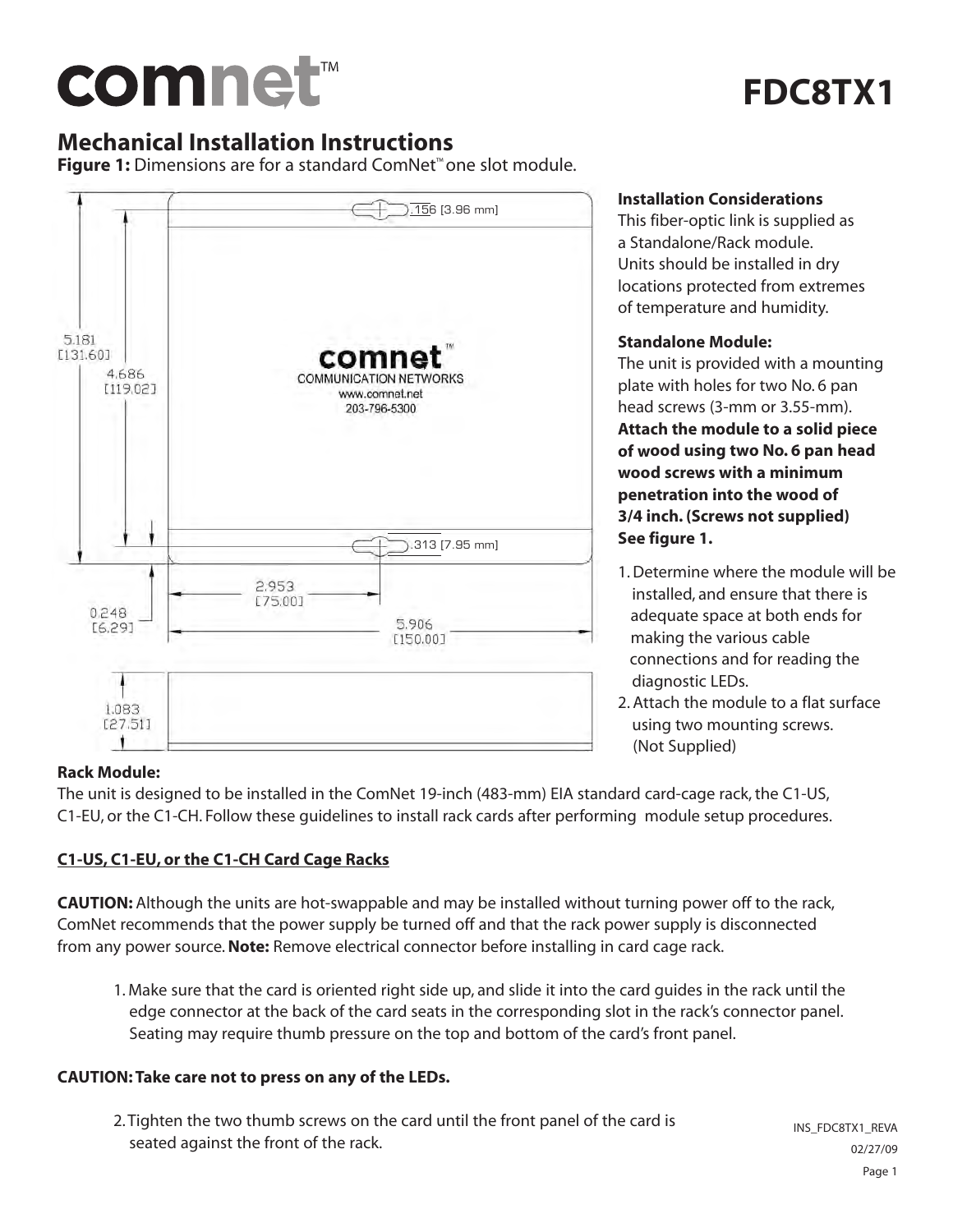# comnet<sup>™</sup>

## **FDC8TX1**



**WARNING:** Unit is to be used with a Listed Class 2 or LPS power supply rated 9-12 VDC @ 1A.

**WARNING:** This unit should be installed in a restricted access location; available through the use of a lock and key or other means of security. Access should be limited to service personnel who have been instructed about the reasons for the restrictions to the location. Any and all precautions should be taken and controlled by the authority responsible for the location.

#### **IMPORTANT SAFEGUARDS:**

**A) Elevated Operating Ambient** - If installed in a closed or multi-unit rack assembly, the operating ambient temperature of the rack environment may be greater than room ambient. Therefore, consideration should be given to installing the equipment in an environment compatible with the maximum ambient temperature (Tma) specified by the manufacturer.

**B) Reduced Air Flow** - Installation of the equipment in a rack should be such that the amount of air flow required for safe operation of the equipment is not compromised.

INS\_FDC8TX1\_REVA 02/27/09 Page 2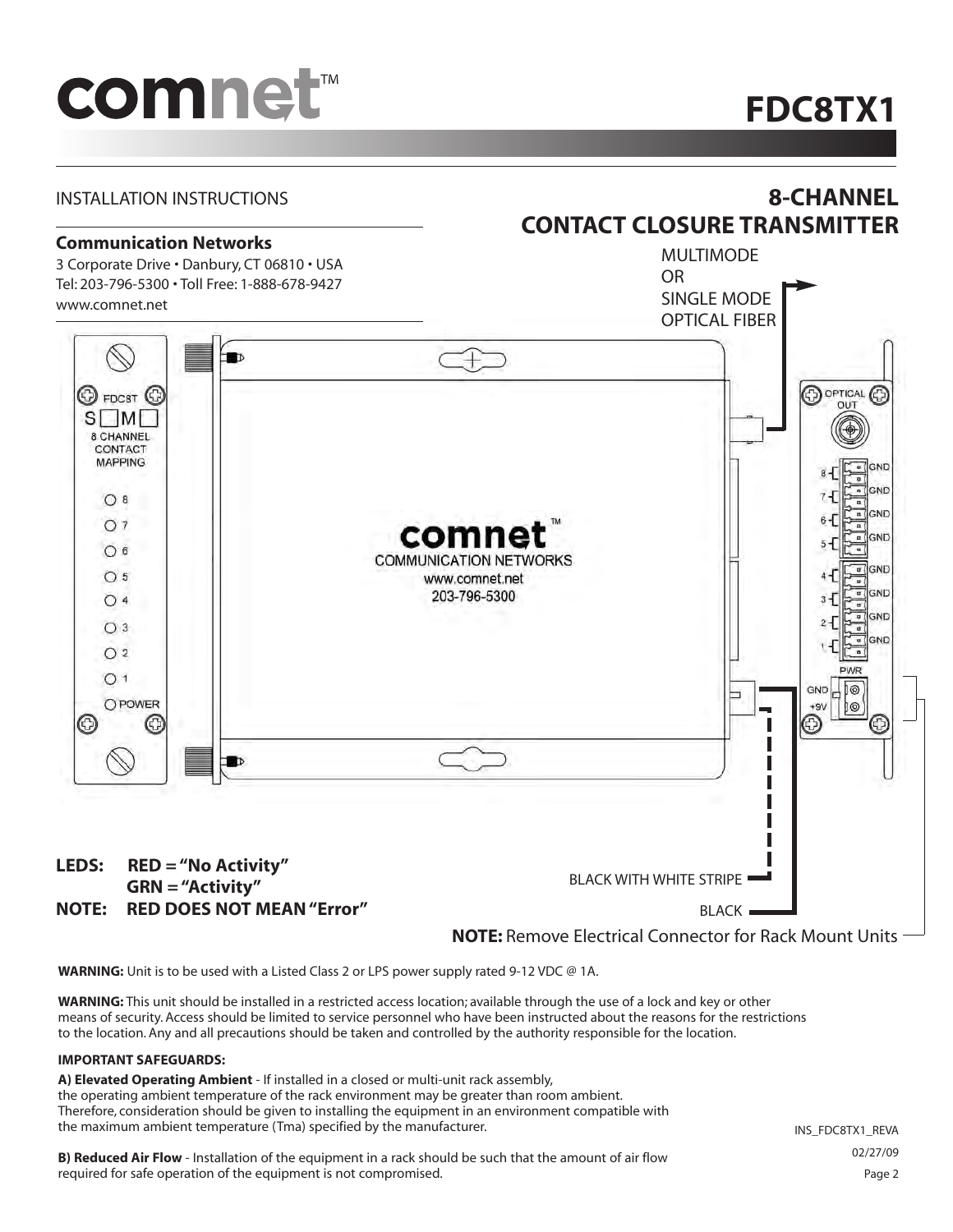

# **FDC8TX1**

#### INSTALLATION INSTRUCTIONS

## **8-CHANNEL CONTACT CLOSURE TRANSMITTER**



#### **Communication Networks**

3 Corporate Drive • Danbury, CT 06810 • USA Tel: 203-796-5300 • Toll Free: 1-888-678-9427 www.comnet.net

INS\_FDC8TX1\_REVA 02/27/09 Page 3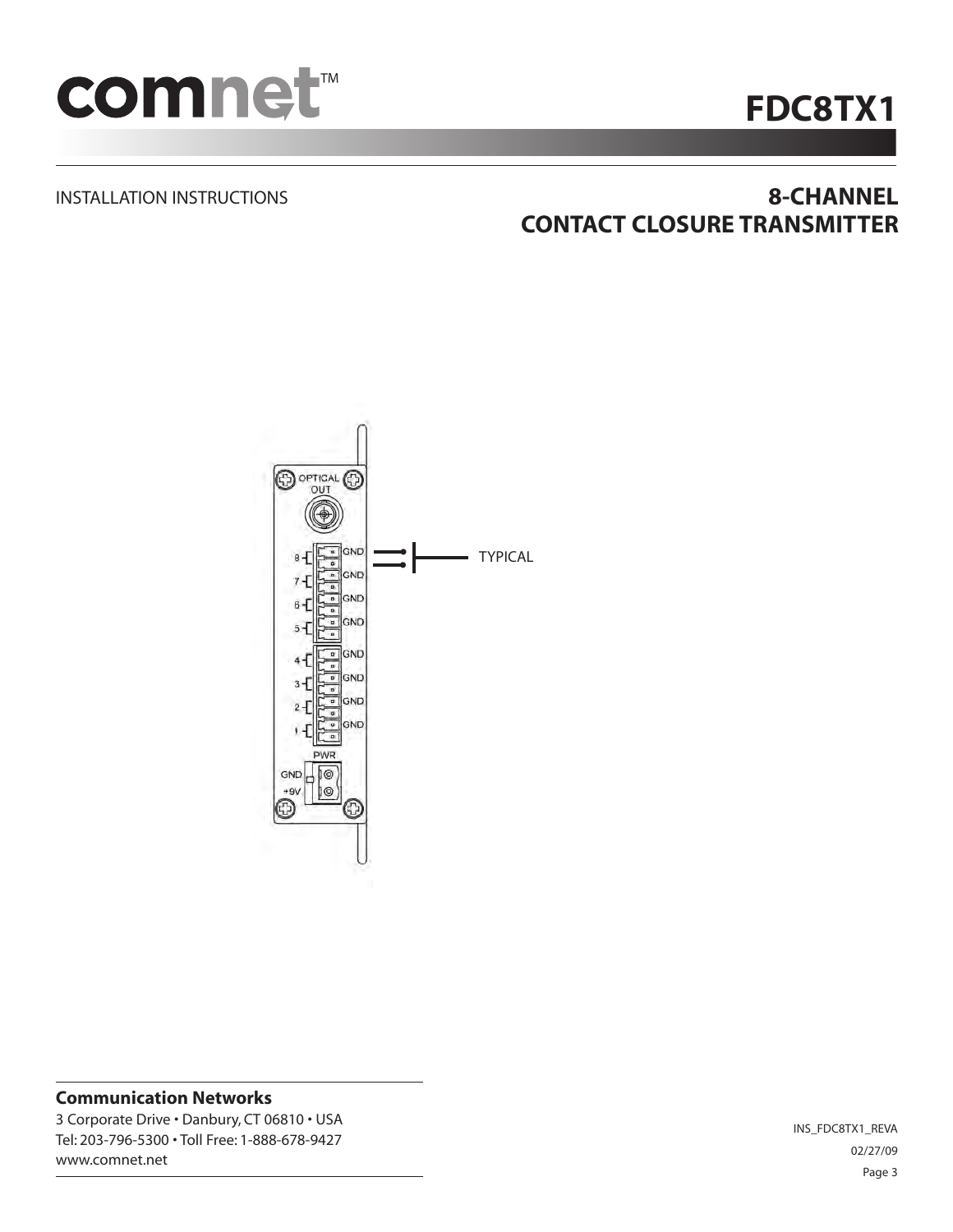# comnet™

# **FDC8T232**

## **Mechanical Installation Instructions**

**Figure 1:** Dimensions are for a standard ComNet™ one slot module.



#### **Installation Considerations**

This fiber-optic link is supplied as a Standalone/Rack module. Units should be installed in dry locations protected from extremes of temperature and humidity.

#### **Standalone Module:**

The unit is provided with a mounting plate with holes for two No. 6 pan head screws (3-mm or 3.55-mm).

**Attach the module to a solid piece of wood using two No. 6 pan head wood screws with a minimum penetration into the wood of 3/4 inch. (Screws not supplied) See figure 1.**

- 1. Determine where the module will be installed, and ensure that there is adequate space at both ends for making the various cable connections and for reading the diagnostic LEDs.
- 2. Attach the module to a flat surface using two mounting screws. (Not Supplied)

#### **Rack Module:**

The unit is designed to be installed in the ComNet 19-inch (483-mm) EIA standard card-cage rack, the C1-US, C1-EU, or the C1-CH. Follow these guidelines to install rack cards after performing module setup procedures.

#### **C1-US, C1-EU, or the C1-CH Card Cage Racks**

**CAUTION:** Although the units are hot-swappable and may be installed without turning power off to the rack, ComNet recommends that the power supply be turned off and that the rack power supply is disconnected from any power source.**Note:** Remove electrical connector before installing in card cage rack.

1. Make sure that the card is oriented right side up, and slide it into the card guides in the rack until the edge connector at the back of the card seats in the corresponding slot in the rack's connector panel. Seating may require thumb pressure on the top and bottom of the card's front panel.

#### **CAUTION: Take care not to press on any of the LEDs.**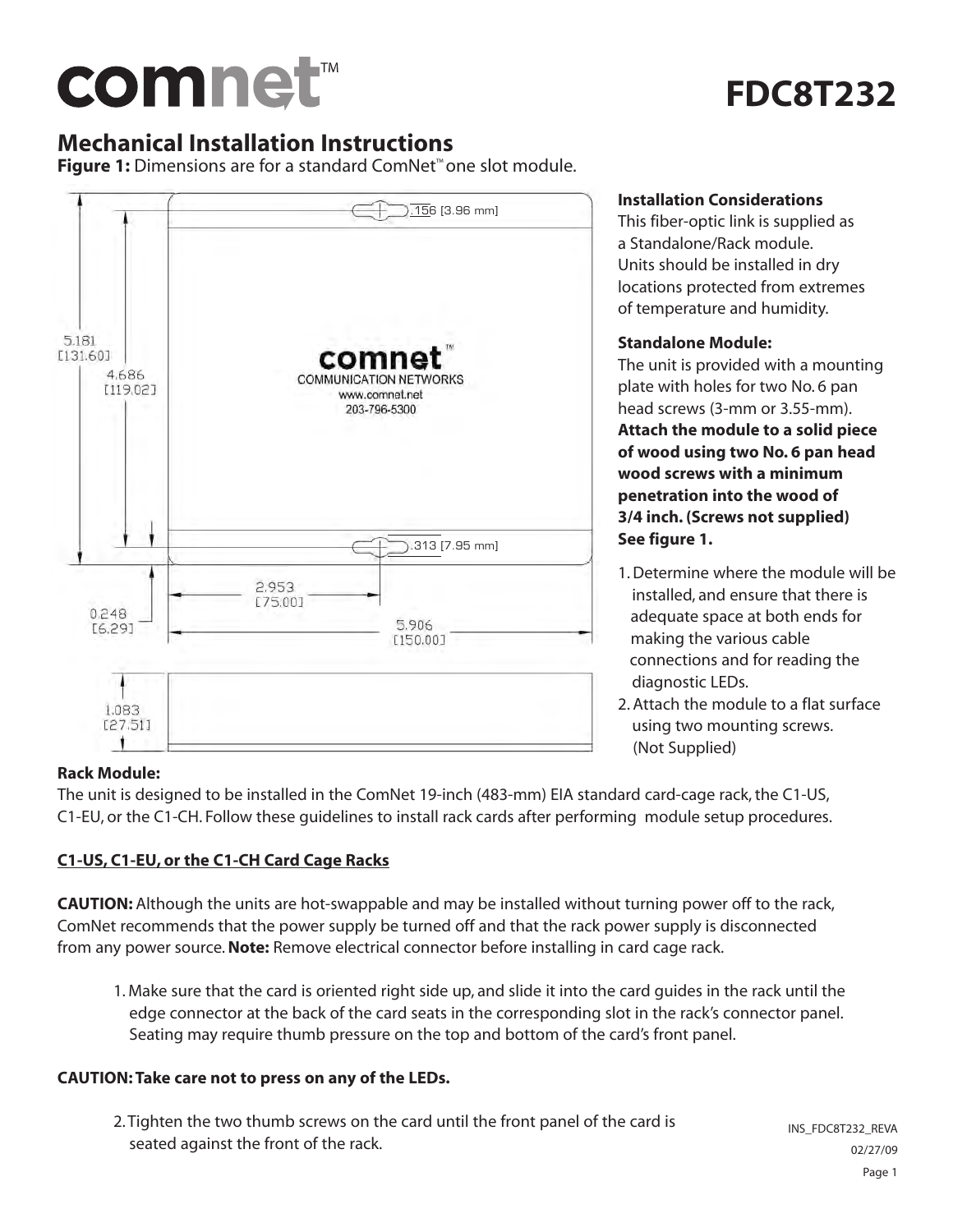

# **FDC8T232**

#### INSTALLATION INSTRUCTIONS

## **8-CHANNEL CONTACT CLOSURE TRANSMITTER**

RS232 LINK



**WARNING:** Unit is to be used with a Listed Class 2 or LPS power supply rated 9-12 VDC @ 1A.

**WARNING:** This unit should be installed in a restricted access location; available through the use of a lock and key or other means of security. Access should be limited to service personnel who have been instructed about the reasons for the restrictions to the location. Any and all precautions should be taken and controlled by the authority responsible for the location.

#### **IMPORTANT SAFEGUARDS:**

**A) Elevated Operating Ambient** - If installed in a closed or multi-unit rack assembly, the operating ambient temperature of the rack environment may be greater than room ambient. Therefore, consideration should be given to installing the equipment in an environment compatible with the maximum ambient temperature (Tma) specified by the manufacturer.

**B) Reduced Air Flow** - Installation of the equipment in a rack should be such that the amount of air flow required for safe operation of the equipment is not compromised.

INS\_FDC8T232\_REVA 02/27/09 Page 2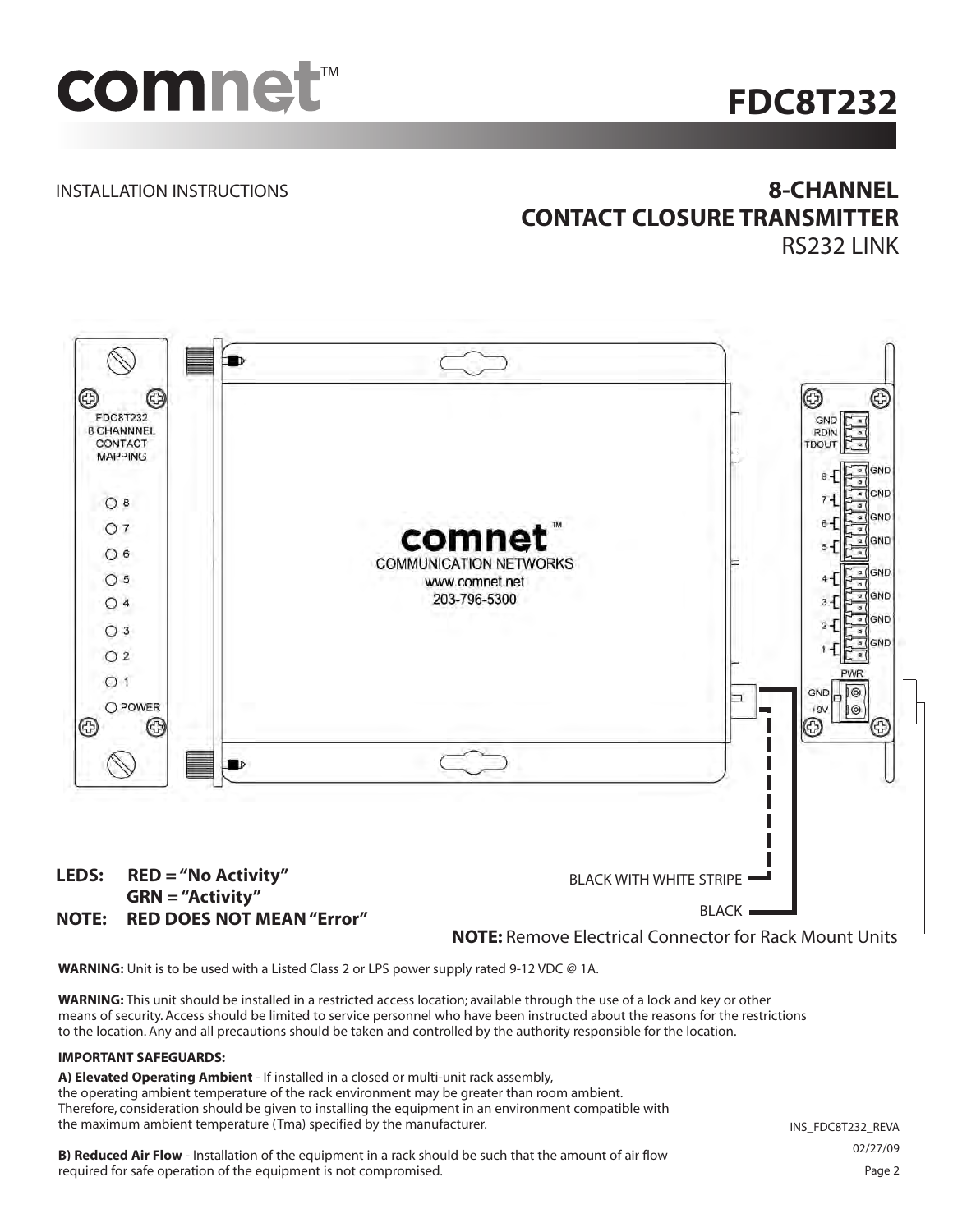

# **FDC8T232**

#### INSTALLATION INSTRUCTIONS

### **8-CHANNEL CONTACT CLOSURE TRANSMITTER** RS232 LINK



#### **Communication Networks**

3 Corporate Drive • Danbury, CT 06810 • USA Tel: 203-796-5300 • Toll Free: 1-888-678-9427 www.comnet.net

INS\_FDC8T232\_REVA 02/27/09 Page 3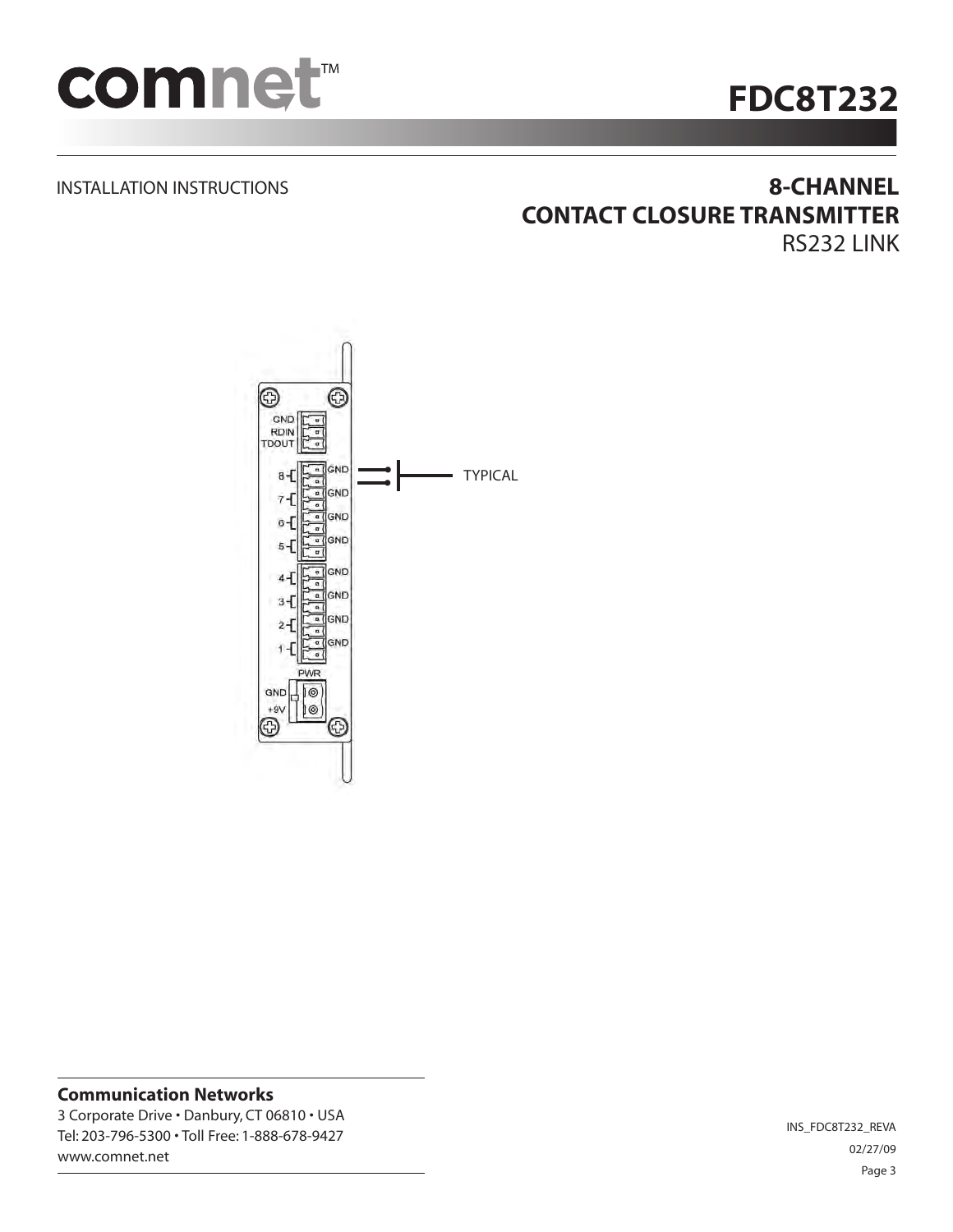# comnet™

# **FDC8RX1**

## **Mechanical Installation Instructions**

**Figure 1:** Dimensions are for a standard ComNet™ one slot module.



#### **Installation Considerations**

This fiber-optic link is supplied as a Standalone/Rack module. Units should be installed in dry locations protected from extremes of temperature and humidity.

#### **Standalone Module:**

The unit is provided with a mounting plate with holes for two No. 6 pan head screws (3-mm or 3.55-mm).

**Attach the module to a solid piece of wood using two No. 6 pan head wood screws with a minimum penetration into the wood of 3/4 inch. (Screws not supplied) See figure 1.**

- 1. Determine where the module will be installed, and ensure that there is adequate space at both ends for making the various cable connections and for reading the diagnostic LEDs.
- 2. Attach the module to a flat surface using two mounting screws. (Not Supplied)

#### **Rack Module:**

The unit is designed to be installed in the ComNet 19-inch (483-mm) EIA standard card-cage rack, the C1-US, C1-EU, or the C1-CH. Follow these guidelines to install rack cards after performing module setup procedures.

#### **C1-US, C1-EU, or the C1-CH Card Cage Racks**

**CAUTION:** Although the units are hot-swappable and may be installed without turning power off to the rack, ComNet recommends that the power supply be turned off and that the rack power supply is disconnected from any power source.**Note:** Remove electrical connector before installing in card cage rack.

1. Make sure that the card is oriented right side up, and slide it into the card guides in the rack until the edge connector at the back of the card seats in the corresponding slot in the rack's connector panel. Seating may require thumb pressure on the top and bottom of the card's front panel.

#### **CAUTION: Take care not to press on any of the LEDs.**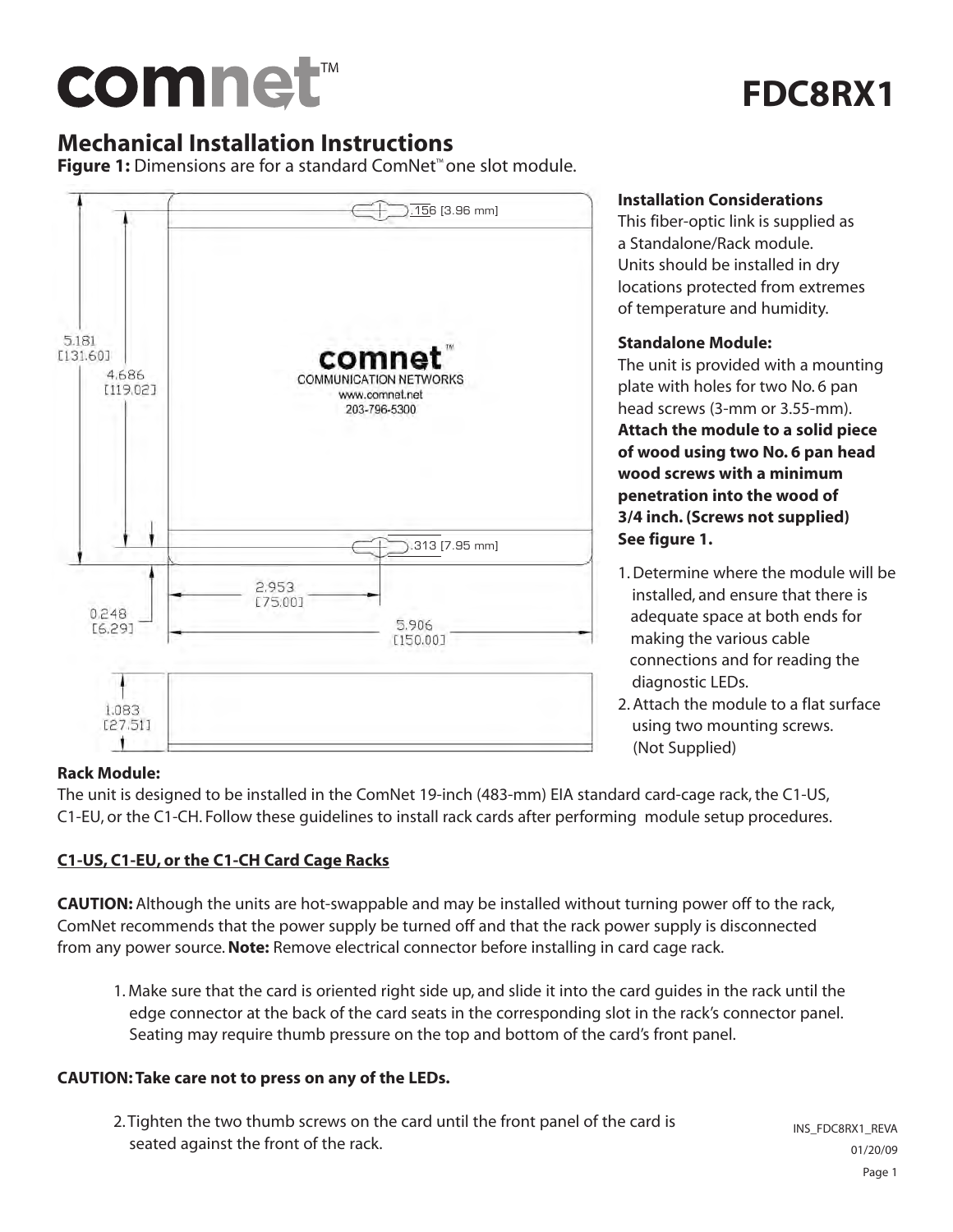

**FDC8RX1**

#### INSTALLATION INSTRUCTIONS

## **8-CHANNEL CONTACT CLOSURE RECEIVER**



Use only a UL Class 2 indoor/dry or Class 3 outdoor/wet power supply.

**WARNING:** Unit is to be used with a Listed Class 2 or LPS power supply rated 9-12 VDC @ 1A.

**WARNING:** This unit should be installed in a restricted access location; available through the use of a lock and key or other means of security. Access should be limited to service personnel who have been instructed about the reasons for the restrictions to the location. Any and all precautions should be taken and controlled by the authority responsible for the location.

INS\_FDC8RX1\_REVA 01/20/09 Page 2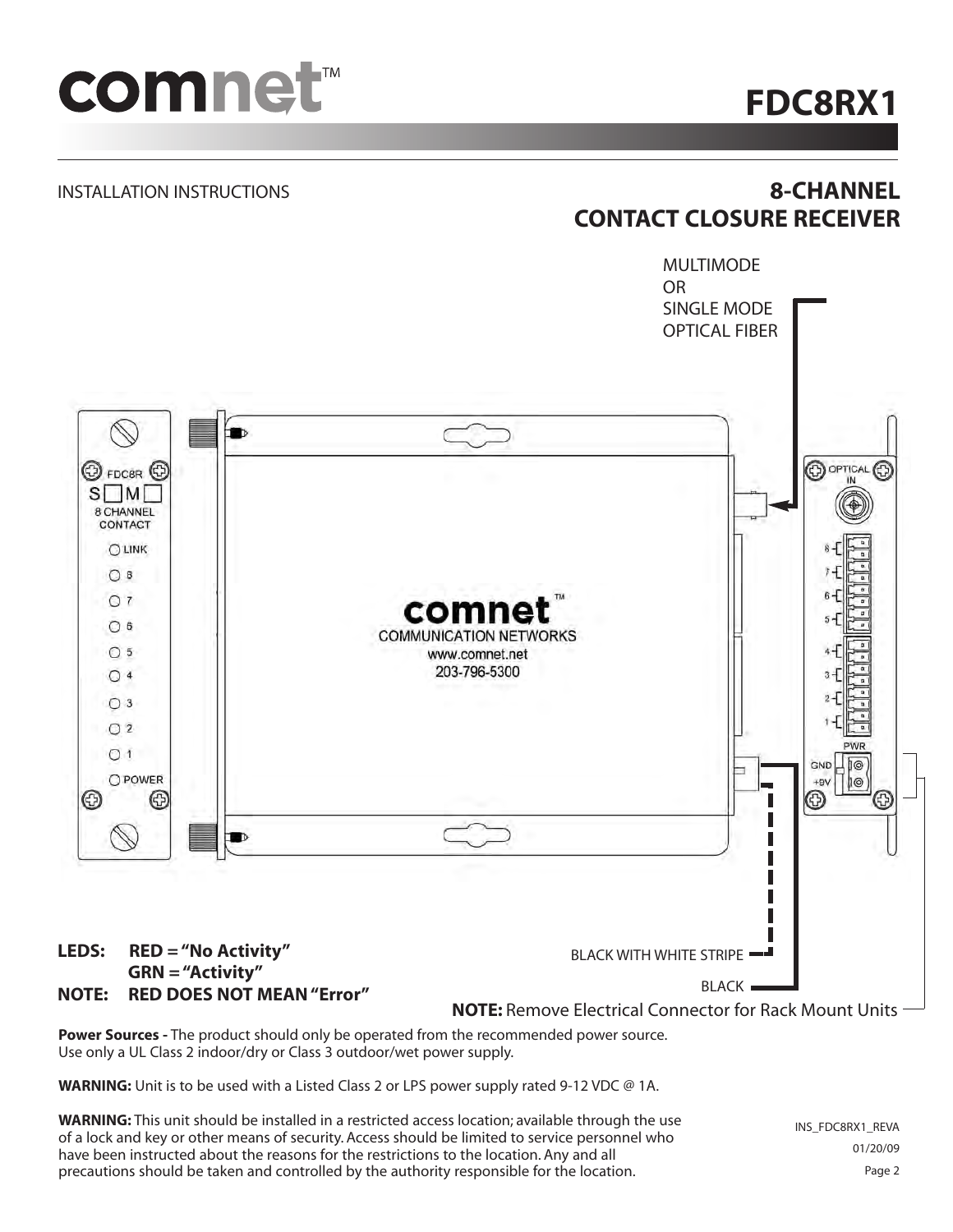

# **FDC8RX1**

#### INSTALLATION INSTRUCTIONS

## **8-CHANNEL CONTACT CLOSURE RECEIVER**



### **Communication Networks** 3 Corporate Drive • Danbury, CT 06810 • USA

Tel: 203-796-5300 • Toll Free: 1-888-678-9427 www.comnet.net

INS\_FDC8RX1\_REVA 01/20/09 Page 3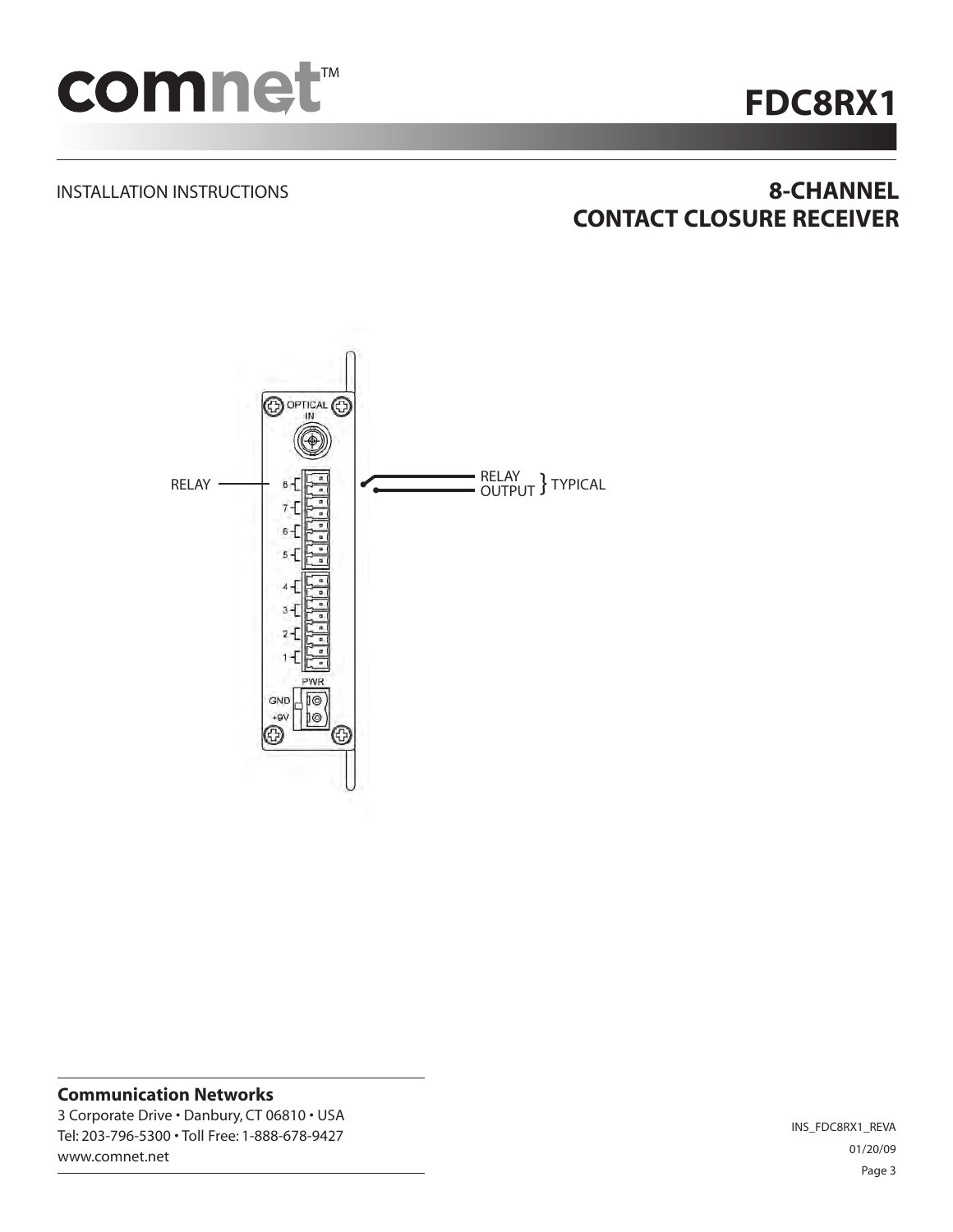# comnet™

## **FDC8R232**

## **Mechanical Installation Instructions**

**Figure 1:** Dimensions are for a standard ComNet™ one slot module.



#### **Installation Considerations**

This fiber-optic link is supplied as a Standalone/Rack module. Units should be installed in dry locations protected from extremes of temperature and humidity.

#### **Standalone Module:**

The unit is provided with a mounting plate with holes for two No. 6 pan head screws (3-mm or 3.55-mm).

**Attach the module to a solid piece of wood using two No. 6 pan head wood screws with a minimum penetration into the wood of 3/4 inch. (Screws not supplied) See figure 1.**

- 1. Determine where the module will be installed, and ensure that there is adequate space at both ends for making the various cable connections and for reading the diagnostic LEDs.
- 2. Attach the module to a flat surface using two mounting screws. (Not Supplied)

#### **Rack Module:**

The unit is designed to be installed in the ComNet 19-inch (483-mm) EIA standard card-cage rack, the C1-US, C1-EU, or the C1-CH. Follow these guidelines to install rack cards after performing module setup procedures.

#### **C1-US, C1-EU, or the C1-CH Card Cage Racks**

**CAUTION:** Although the units are hot-swappable and may be installed without turning power off to the rack, ComNet recommends that the power supply be turned off and that the rack power supply is disconnected from any power source.**Note:** Remove electrical connector before installing in card cage rack.

1. Make sure that the card is oriented right side up, and slide it into the card guides in the rack until the edge connector at the back of the card seats in the corresponding slot in the rack's connector panel. Seating may require thumb pressure on the top and bottom of the card's front panel.

#### **CAUTION: Take care not to press on any of the LEDs.**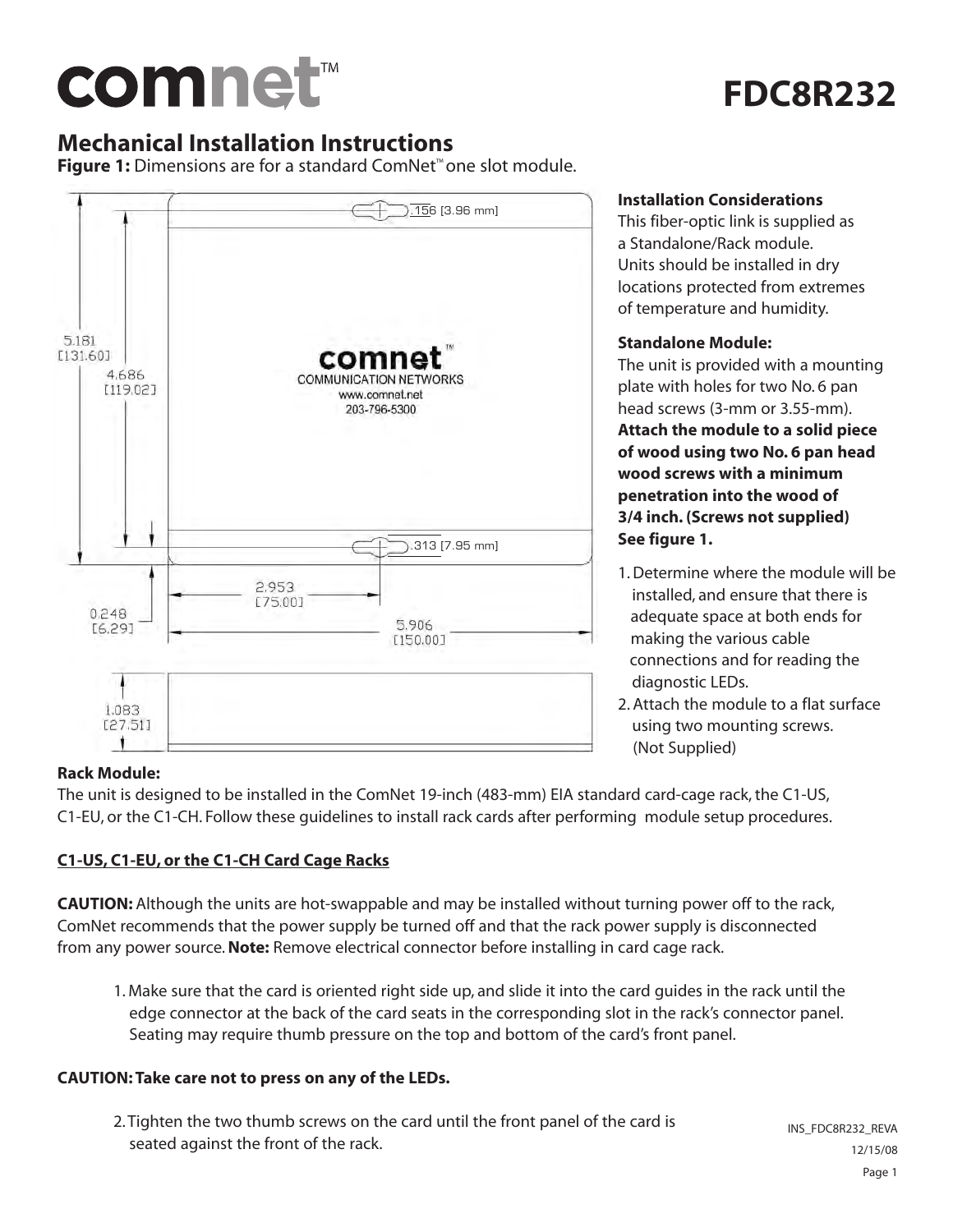# comnet<sup>™</sup>

## **FDC8R232**

#### INSTALLATION INSTRUCTIONS

#### **Communication Networks**

3 Corporate Drive • Danbury, CT 06810 • USA Tel: 203-796-5300 • Toll Free: 1-888-678-9427 www.comnet.net

### **8-CHANNEL CONTACT CLOSURE RECEIVER** RS232 LINK

 $\blacksquare$ ⊕ ⊚ G Œ FDC8R232 GND 8 CHANNNEL **RDIN** CONTACT TDOUT **MAPPING** OLINK  $O_8$  $O7$ comne  $O<sub>6</sub>$ **COMMUNICATION NETWORKS**  $O<sub>5</sub>$ www.comnet.net 203-796-5300  $O<sub>4</sub>$  $O<sub>3</sub>$  $O<sub>2</sub>$  $O<sub>1</sub>$ GND  $\circledcirc$ ∍ O POWER ·gv 1© ⊛ O ⊕ **D** BLACK WITH WHITE STRIPE

**LEDS: RED = "No Activity" GRN = "Activity" NOTE: RED DOES NOT MEAN "Error"**

**NOTE:** Remove Electrical Connector for Rack Mount Units

BLACK .

**Power Sources -** The product should only be operated from the recommended power source. Use only a UL Class 2 indoor/dry or Class 3 outdoor/wet power supply.

**WARNING:** Unit is to be used with a Listed Class 2 or LPS power supply rated 9-12 VDC @ 1A.

**WARNING:** This unit should be installed in a restricted access location; available through the use of a lock and key or other means of security. Access should be limited to service personnel who have been instructed about the reasons for the restrictions to the location. Any and all precautions should be taken and controlled by the authority responsible for the location.